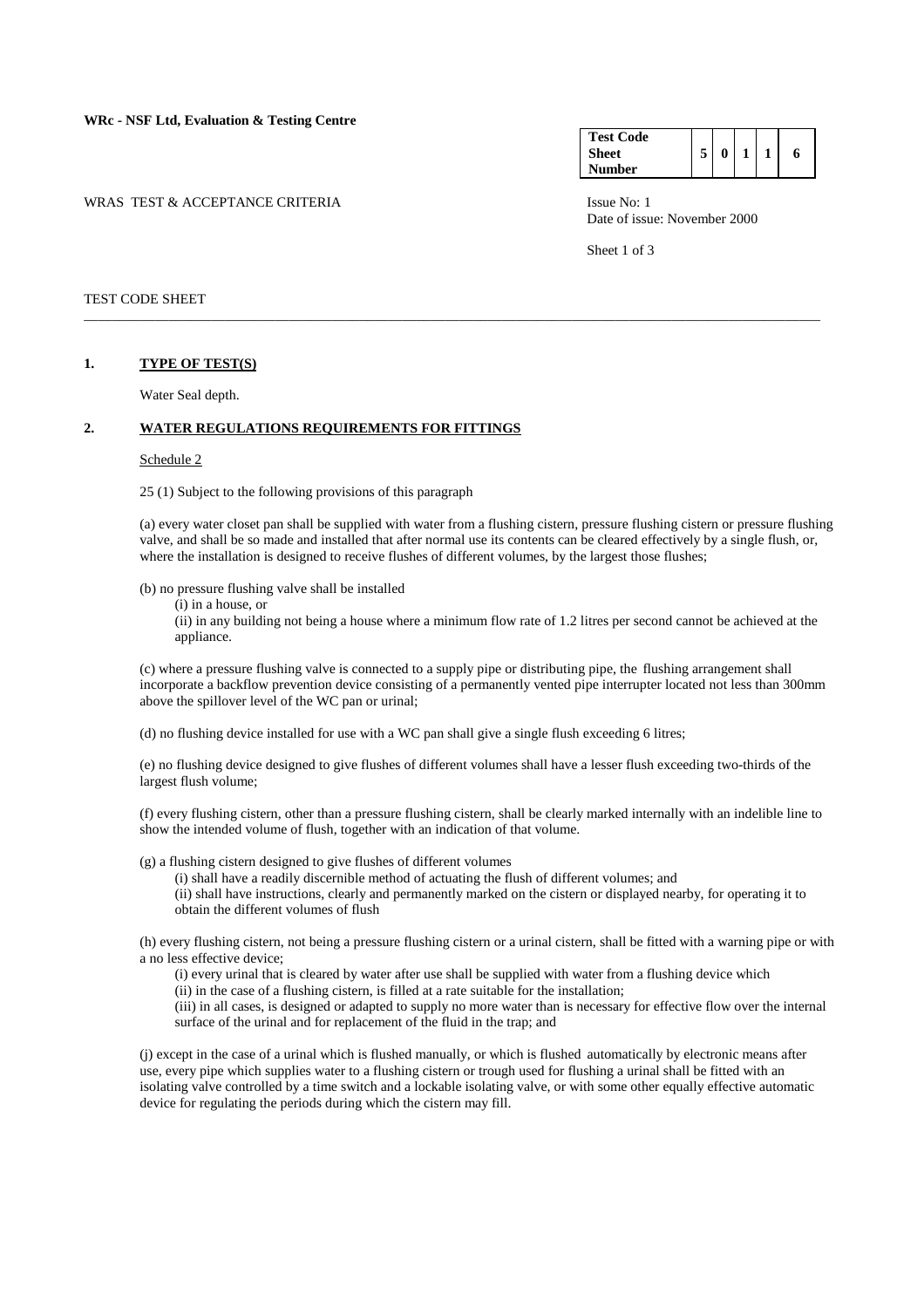| <b>Test Code</b> |   |  |   |
|------------------|---|--|---|
| <b>Sheet</b>     | ⊃ |  | 0 |
| <b>Number</b>    |   |  |   |

 Issue No: 1 Date of issue: November 2000

Sheet 2 of 3

(2) Every water closet, and every flushing device designed for use with a water closet, shall comply with a specification approved by the regulator for the purposes of this schedule.

\_\_\_\_\_\_\_\_\_\_\_\_\_\_\_\_\_\_\_\_\_\_\_\_\_\_\_\_\_\_\_\_\_\_\_\_\_\_\_\_\_\_\_\_\_\_\_\_\_\_\_\_\_\_\_\_\_\_\_\_\_\_\_\_\_\_\_\_\_\_\_\_\_\_\_\_\_\_\_\_\_\_\_\_\_\_\_\_\_\_\_\_\_\_\_\_\_\_\_\_\_\_\_\_

(3) The requirements of the sub-paragraphs (1) and (2) do not apply where faeces or urine are disposed of through an appliance that does not solely use fluid to remove the contents.

(4) The requirement in sub-paragraph (1) (i) shall be deemed to satisfied

(a) in the case of an automatically operated flushing cistern servicing urinals which is filled with water at a rate not exceeding

(i) 10 litres per hour for a cistern serving a single urinal;

 (ii) 7.5 litres per hour per urinal bowl or stall, or as the case may be, for each 700mm width of urinal slab, for a cistern serving two or more urinals;

(b) in the case of a manually or automatically operated pressure flushing valve used for a flushing urinals which delivers not more than 1.5 litres per bowl or position each time the device is operated.

(5) Until 1 January 2001 paragraphs (1) (a) and (d) shall have effect as if they provided as follows

(a) every water closet pan shall be supplied with water from a flushing cistern or trough of the valveless type which incorporates siphonic apparatus;

(b) no flushing device installed for use with a WC pan shall give a single flush exceeding 7.5 litres.

(6) Notwithstanding sub-paragraph 1(d), a flushing cistern installed before 1st July 1999 may be replaced by a cistern which delivers a similar volume and which may be either single flush or dual flush; but a single flush cistern may not be so replaced by a double flush cistern.

(7) In this paragraph

'PRESSURE FLUSHING CISTERN' means a WC Flushing device that utilises the pressure of water within the cistern supply pipe to compress air and increase the pressure of water available for flushing a WC pan.

'PRESSURE FLUSHING VALVE' means a self closing valve supplied with water directly from a supply pipe or a distributing pipe which when activated will discharge a pre determined flush volume.

'TRAP' means a pipe fitting or part of a sanitary appliance, that retains liquid to prevent the passage of foul air; and

'WARNING PIPE' means an overflow pipe whose outlet is located in a position where the discharge of water can be readily seen.